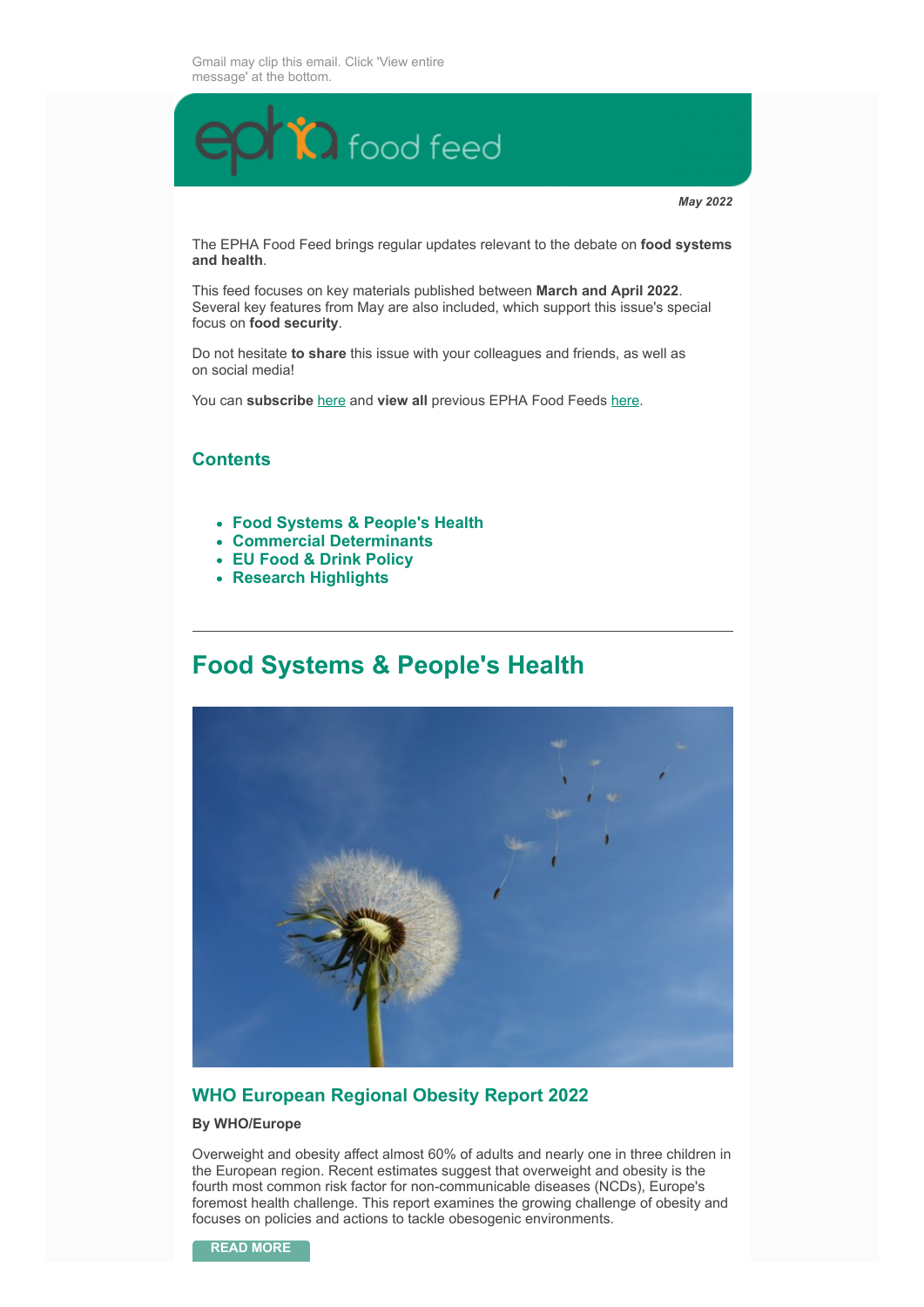

### **Untapped Opportunities: Assessment Food Systems in Nationally Determined Contributions**

#### **Global Alliance for the Future of Food**

This report assesses how 14 countries have incorporated food systems into their nationally Determined Contributions (NDCs) — the national climate action plans which are at the heart of the Paris Agreement.

**[READ MORE](https://futureoffood.org/insights/untapped-opportunities-for-climate-action-food-systems-in-nationally-determined-contributions/?utm_source=Global+Alliance+Database&utm_campaign=fc519a6ac7-NDC+report+launch&utm_medium=email&utm_term=0_cb44996c3e-fc519a6ac7-364545650)**

### **Europe Eats The World**

**WWF**

This report shows that despite the EU being the world's largest agri-food exporter economically, this is only possible because of massive imports of resources. A shift in consumption can contribute to food security and lower the impacts of the EU food system.

**[READ MORE](https://www.wwf.eu/wwf_news/media_centre/?uNewsID=6641916)**



### **Climate Change 2022: Mitigation of Climate Change**

#### **Intergovernmental Panel on Climate Change (IPCC)**

This IPCC report calls for demand-side measures to induce a shift to sustainable healthy diets. These include both plantsourced foods (such as coarse grains, legumes, fruits and vegetables, nuts and seeds) and animal-sourced foods produced in resilient, sustainable and low-GHG emission systems.

**[READ MORE](https://www.ipcc.ch/report/ar6/wg3/)**

### **Another perfect storm?**

#### **IPES Food**

This special report argues that the failure to reform food systems has allowed the war in Ukraine to spark a third global food price crisis in 15 years. It presents what can be done to prevent the next one.

**[READ MORE](https://ipes-food.org/pages/foodpricecrisis)**

# **Commercial determinants**



### **The great climate greenwash: Global meat giant JBS' emissions leap by 51% in five years**

#### **IATP, DeSmog and Feedback**

While promising to reach net zero emissions by 2040, JBS - the largest meat processor in the world - increased its annual greenhouse gas emissions by 51% between 2016 and 2021, according to author's estimates.



### **The hidden health impacts of industrial livestock systems**

#### **World Animal Protection & Tasting the Future**

This report analyses the true hidden health impacts and costs of industrial livestock systems, which are described as damaging people's health through multiple and interconnected pathways of impact. This including through dietrelated diseases and climate change.

**[READ MORE](https://www.eating-better.org/news-and-reports/news/the-hidden-health-impacts-of-industrial-livestock-systems/)**

**[READ MORE](https://www.iatp.org/jbs-emissions-rising-despite-net-zero-pledge)**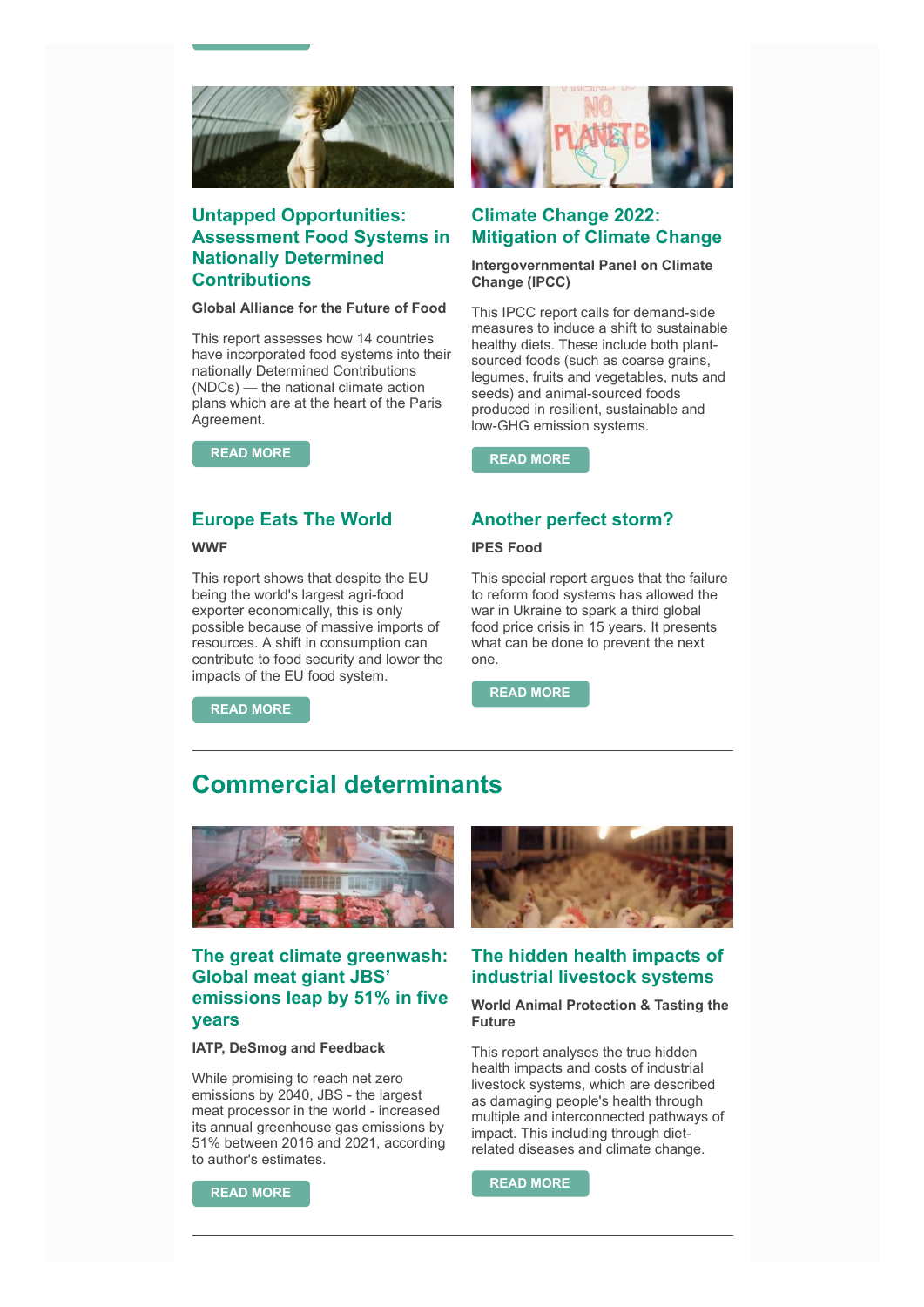## **EU Food & Drink Policy**



### **Rolling back the clock will not help food security in Europe, a sustainable transition will**

#### **Pushkarev, EPHA**

Opinion piece argues that the narrow vision of food security that has set the tone for EU policy debates risks creating false paradigms and misconceived responses. It argues that food security and nutrition will be helped by a strengthened European sustainable food agenda, not by abandoning it.

**[READ MORE](https://epha.org/rolling-back-the-clock-will-not-help-food-security-in-europe-a-sustainable-transition-will/)**



### **We need a food system transformation – in the face of the Ukraine war, now more than ever**

#### **Pörtner et al. Potsdam Institute for Climate Impact Research**

Statement supported by over 600 experts calls for stronger action towards a healthy, just, and environmentally-friendly European food system. It puts special focus on the food security benefits of diets lower in animal foods.

**[READ MORE](https://zenodo.org/record/6461468#.YouzzFRByUk)**

### **War in Ukraine and food security: what are the implications for Europe?**

#### **IDDRI**

This post analyses the causes of rising food commodity prices and what should be done to mitigate their impact. It argues that in the short term, support for dependent buyer countries and sectors is needed, not increased production. In the medium-term, reorganising the food system will be crucial.

**[READ MORE](https://www.iddri.org/en/publications-and-events/blog-post/war-ukraine-and-food-security-what-are-implications-europe)**

### **Versailles Declaration**

#### **European Heads of State and Government**

High level declaration calls to improve food security by reducing dependencies on key imported agricultural products and inputs, in particular by increasing the EU production of plant-based proteins. It invites the Commission to present options to address rising food prices and global food insecurity.

**[READ MORE](https://www.consilium.europa.eu/media/54773/20220311-versailles-declaration-en.pdf)**

### **Joint open letter: EU food supply and solidarity response to the war in Ukraine**

#### **Participants in the EU Food Policy Coalition**

This joint NGO letter provides a reminder of how essential it is to implement the EU Green Deal and its Farm to Fork and Biodiversity Strategies. This in response to attempts by vested interests to undermine sustainability ambitions.

**[READ MORE](https://foodpolicycoalition.eu/wp-content/uploads/2022/03/Joint-open-letter-EU-food-supply-and-solidarity-response-to-the-war-in-Ukraine.-March-2022.pdf)**

### **Safeguarding food security and reinforcing the resilience of food systems**

#### **European Commission**

Commission Communication on food security in Europe and globally. Provides, among others, for humanitarian assistance and food aid to Ukraine and other countries in need. Mentions the need to increase access to food in the EU.

**[READ MORE](https://ec.europa.eu/info/sites/default/files/food-farming-fisheries/key_policies/documents/safeguarding-food-security-reinforcing-resilience-food-systems.pdf)**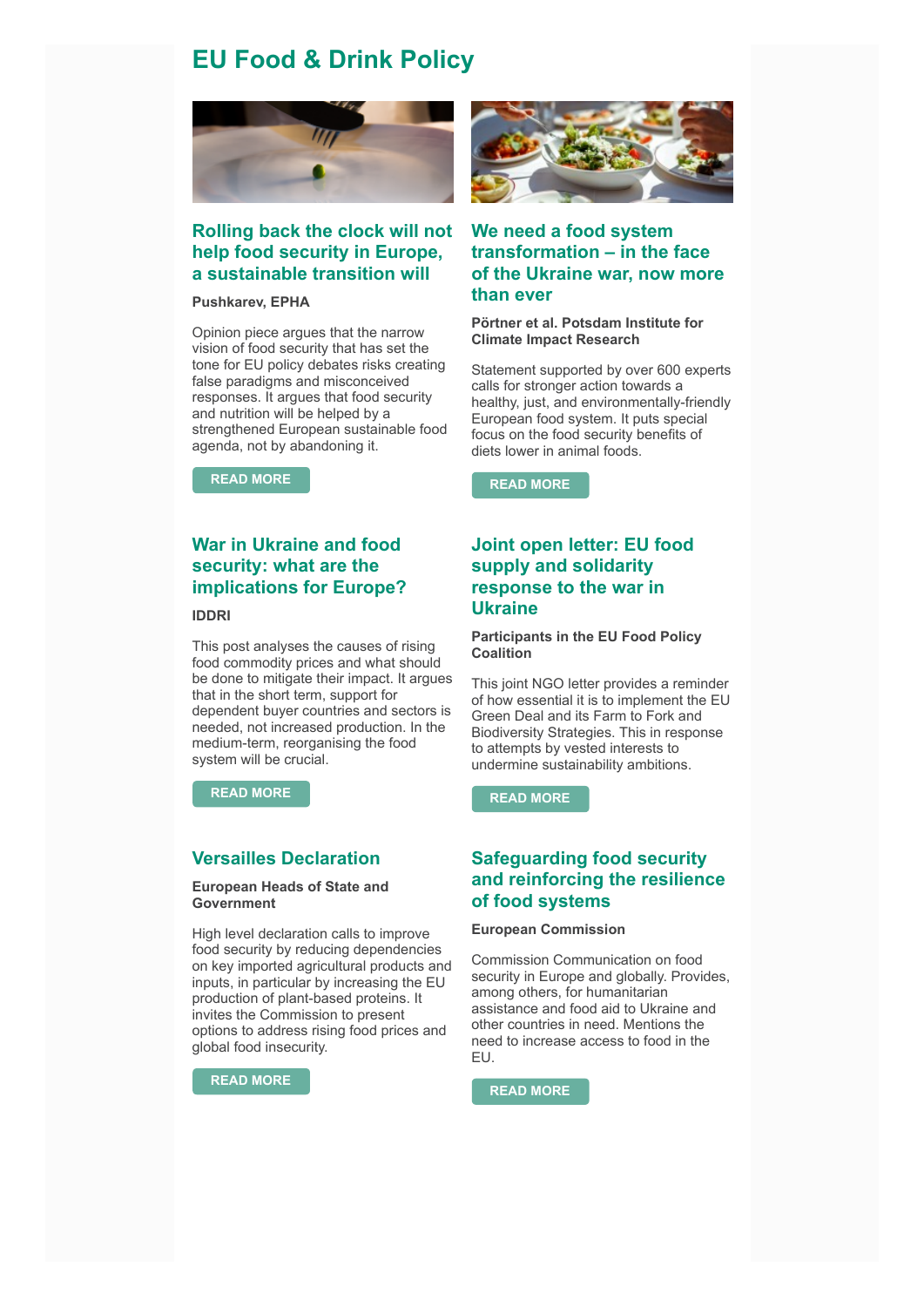### **Need for an urgent EU action plan to ensure food security inside and outside the EU in light of the Russian invasion of Ukraine**

#### **European Parliament**

European Parliament resolution on the invasion of Ukraine and related global food security concerns.

**[READ MORE](https://www.europarl.europa.eu/doceo/document/TA-9-2022-0099_EN.pdf)**

### **Environmental degradation: Impacts on agricultural production**

#### **Institute for European Environmental Policy**

This briefing reviews existing evidence on the impact of environmental degradation on European food availability in the long run, if food systems are to remain as they are. It focuses on climate change, biodiversity loss and soil degradation. **[READ MORE](https://www.efsa.europa.eu/en/efsajournal/pub/7259)** 

**[READ MORE](https://ieep.eu/publications/environmental-degradation-impacts-on-agricultural-production)**

### **Sustainable EU food system**

#### **European Commission**

EU public consultation on the upcoming proposal for a legislative framework for sustainable food systems. This horizontal framework law is meant to accelerate and facilitate the transition to sustainability and ensure that foods placed on the EU market increasingly become sustainable.

**[READ MORE](https://ec.europa.eu/info/law/better-regulation/have-your-say/initiatives/13174-Sustainable-food-system-setting-up-an-EU-framework/public-consultation_en)**

### **EFSA scientific advice related to nutrient profiling**

#### **European Food Safety Authority (EFSA)**

EFSA's advice related to nutrient profiling for the development of harmonised mandatory front‐of‐pack nutrition labelling and the setting of nutrient profiles for restricting nutrition and health claims on foods.

## **Research Highlights**

**[Land-based climate change mitigation measures can affect agricultural markets](https://www.nature.com/articles/s43016-022-00464-4) and food security | By Fujimori et al. (2022), Nature Food**

**[Do not transform food systems on the backs of the rural poor](https://link.springer.com/article/10.1007/s12571-021-01214-3) | By Davis et al. (2022) Food Security**

**[How distorted food prices discourage a healthy diet](https://www.science.org/doi/10.1126/sciadv.abi8807) | By Pancrazi et al. (2022) Science Advances**

**[Doubling of annual forest carbon loss over the tropics during the early twenty](https://www.nature.com/articles/s41893-022-00854-3)first century | By Feng et al. (2022) Nature Sustainability**

**[Nutrition in Abrupt Sunlight Reduction Scenarios: Envisioning Feasible](https://www.mdpi.com/2072-6643/14/3/492) Balanced Diets on Resilient Foods | By Pham et al. (2022), Nutrients**

**[To Waste or Not to Waste: Questioning Potential Health Risks of Micro- and](https://link.springer.com/article/10.1007/s12403-022-00470-8) Nanoplastics with a Focus on Their Ingestion and Potential Carcinogenicity | By Gruber et al. (2022), Exposure and Health**

**Artificial sweeteners and cancer risk: Results from the NutriNet-Santé [population-based cohort study | By Debras et al. \(2022\) PLOS Medicine](https://journals.plos.org/plosmedicine/article?id=10.1371/journal.pmed.1003950)**

**[Ultra-processed foods: how functional is the NOVA system?](https://www.nature.com/articles/s41430-022-01099-1) | By Braesco et al. (2022) European Journal of Clinical Nutrition**

**[Effectiveness of Web-Based Personalized Nutrition Advice for Adults Using the](https://www.jmir.org/2022/4/e29088) eNutri Web App | By Franco et al. (2022) Journal of Medical Internet Research**

**[Association of Habitual Alcohol Intake With Risk of Cardiovascular Disease](https://jamanetwork.com/journals/jamanetworkopen/fullarticle/2790520) | By Biddinger et al. (2022) JAMA Netw Open**